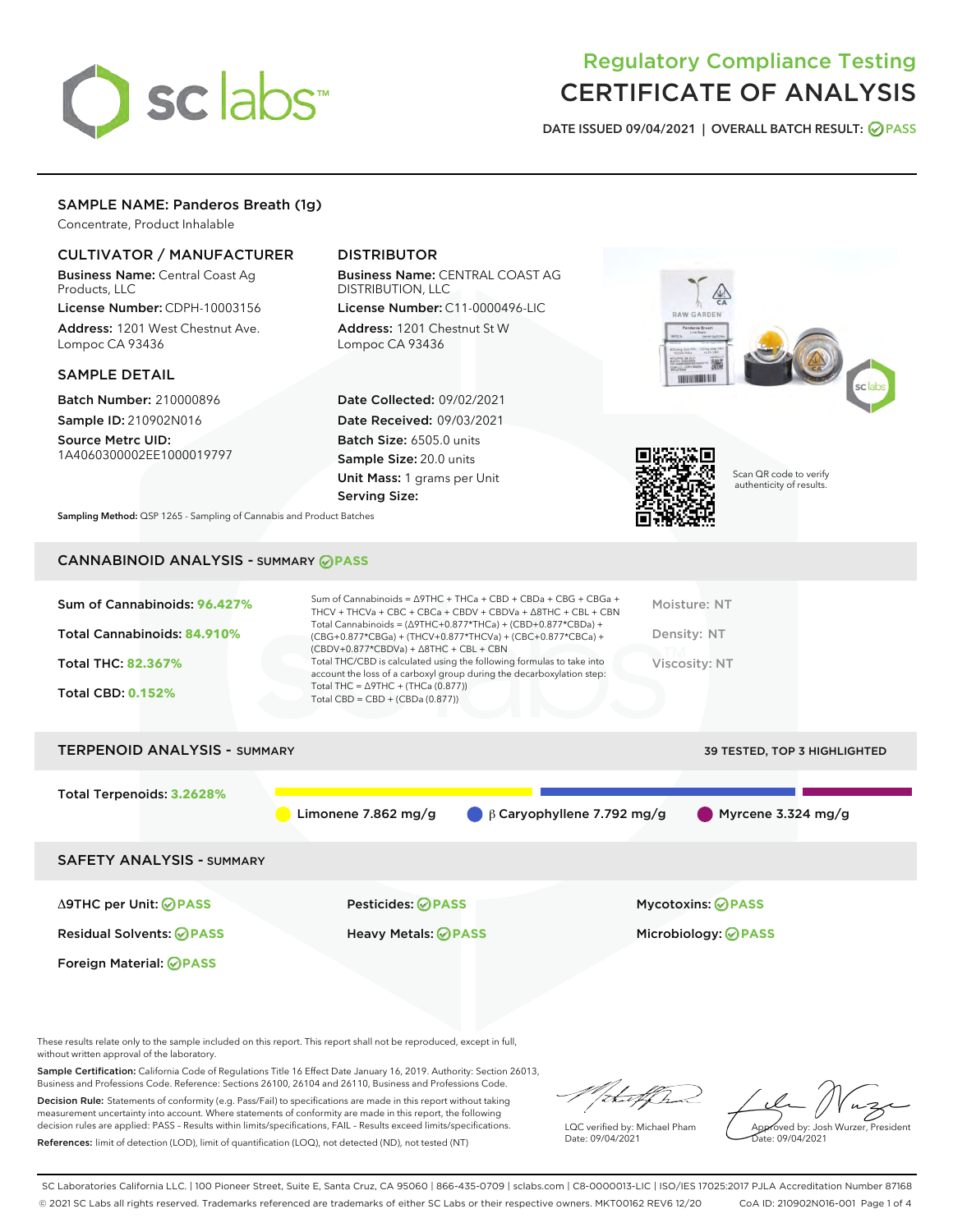



PANDEROS BREATH (1G) | DATE ISSUED 09/04/2021 | OVERALL BATCH RESULT: @ PASS

#### CANNABINOID TEST RESULTS - 09/04/2021 2 PASS

Tested by high-performance liquid chromatography with diode-array detection (HPLC-DAD). **Method:** QSP 1157 - Analysis of Cannabinoids by HPLC-DAD

#### TOTAL CANNABINOIDS: **84.910%**

Total Cannabinoids (Total THC) + (Total CBD) + (Total CBG) + (Total THCV) + (Total CBC) + (Total CBDV) + ∆8THC + CBL + CBN

TOTAL THC: **82.367%** Total THC (∆9THC+0.877\*THCa)

TOTAL CBD: **0.152%**

Total CBD (CBD+0.877\*CBDa)

TOTAL CBG: 1.45% Total CBG (CBG+0.877\*CBGa)

TOTAL THCV: 0.347% Total THCV (THCV+0.877\*THCVa)

TOTAL CBC: 0.594% Total CBC (CBC+0.877\*CBCa)

TOTAL CBDV: ND Total CBDV (CBDV+0.877\*CBDVa)

| <b>COMPOUND</b>  | LOD/LOQ<br>(mg/g)          | <b>MEASUREMENT</b><br><b>UNCERTAINTY</b><br>(mg/g) | <b>RESULT</b><br>(mg/g) | <b>RESULT</b><br>(%) |
|------------------|----------------------------|----------------------------------------------------|-------------------------|----------------------|
| <b>THCa</b>      | 0.05/0.14                  | ±23.374                                            | 909.49                  | 90.949               |
| <b>A9THC</b>     | 0.06 / 0.26                | ±0.896                                             | 26.05                   | 2.605                |
| <b>CBGa</b>      | 0.1/0.2                    | ±0.73                                              | 14.0                    | 1.40                 |
| <b>CBCa</b>      | 0.07/0.28                  | ±0.331                                             | 6.77                    | 0.677                |
| <b>THCVa</b>     | 0.07/0.20                  | ±0.189                                             | 3.96                    | 0.396                |
| <b>CBG</b>       | 0.06/0.19                  | ±0.089                                             | 2.27                    | 0.227                |
| <b>CBDa</b>      | 0.02/0.19                  | ±0.051                                             | 1.73                    | 0.173                |
| $\triangle$ 8THC | 0.1/0.4                    | N/A                                                | <b>ND</b>               | <b>ND</b>            |
| <b>THCV</b>      | 0.1/0.2                    | N/A                                                | <b>ND</b>               | <b>ND</b>            |
| <b>CBD</b>       | 0.07/0.29                  | N/A                                                | <b>ND</b>               | <b>ND</b>            |
| <b>CBDV</b>      | 0.04 / 0.15                | N/A                                                | <b>ND</b>               | <b>ND</b>            |
| <b>CBDVa</b>     | 0.03/0.53                  | N/A                                                | <b>ND</b>               | <b>ND</b>            |
| <b>CBL</b>       | 0.06 / 0.24                | N/A                                                | <b>ND</b>               | <b>ND</b>            |
| <b>CBN</b>       | 0.1/0.3                    | N/A                                                | <b>ND</b>               | <b>ND</b>            |
| <b>CBC</b>       | 0.2 / 0.5                  | N/A                                                | <b>ND</b>               | <b>ND</b>            |
|                  | <b>SUM OF CANNABINOIDS</b> |                                                    | 964.27 mg/g             | 96.427%              |

#### **UNIT MASS: 1 grams per Unit**

| ∆9THC per Unit                        | 1120 per-package limit     | 26.05 mg/unit<br><b>PASS</b> |
|---------------------------------------|----------------------------|------------------------------|
| <b>Total THC per Unit</b>             |                            | 823.67 mg/unit               |
| <b>CBD per Unit</b>                   |                            | <b>ND</b>                    |
| <b>Total CBD per Unit</b>             |                            | $1.52$ mg/unit               |
| Sum of Cannabinoids<br>per Unit       |                            | 964.27 mg/unit               |
| <b>Total Cannabinoids</b><br>per Unit |                            | 849.10 mg/unit               |
| <b>MOISTURE TEST RESULT</b>           | <b>DENSITY TEST RESULT</b> | <b>VISCOSITY TEST RESULT</b> |

Not Tested

Not Tested

Not Tested

#### TERPENOID TEST RESULTS - 09/04/2021

Terpene analysis utilizing gas chromatography-flame ionization detection (GC-FID). **Method:** QSP 1192 - Analysis of Terpenoids by GC-FID

| <b>COMPOUND</b>         | LOD/LOQ<br>(mg/g) | <b>MEASUREMENT</b><br><b>UNCERTAINTY</b><br>(mg/g) | <b>RESULT</b><br>(mg/g)                         | <b>RESULT</b><br>$(\%)$ |
|-------------------------|-------------------|----------------------------------------------------|-------------------------------------------------|-------------------------|
| Limonene                | 0.005 / 0.016     | ±0.1124                                            | 7.862                                           | 0.7862                  |
| $\beta$ Caryophyllene   | 0.004 / 0.012     | ±0.2774                                            | 7.792                                           | 0.7792                  |
| <b>Myrcene</b>          | 0.008 / 0.025     | ±0.0429                                            | 3.324                                           | 0.3324                  |
| $\alpha$ Humulene       | 0.009 / 0.029     | ±0.1035                                            | 3.224                                           | 0.3224                  |
| Fenchol                 | 0.010 / 0.034     | ±0.0509                                            | 1.316                                           | 0.1316                  |
| Terpineol               | 0.016 / 0.055     | ±0.0776                                            | 1.264                                           | 0.1264                  |
| $\alpha$ Bisabolol      | 0.008 / 0.026     | ±0.0643                                            | 1.205                                           | 0.1205                  |
| $\beta$ Pinene          | 0.004 / 0.014     | ±0.0118                                            | 1.023                                           | 0.1023                  |
| trans-ß-Farnesene       | 0.008 / 0.025     | ±0.0337                                            | 0.950                                           | 0.0950                  |
| Linalool                | 0.009 / 0.032     | ±0.0358                                            | 0.943                                           | 0.0943                  |
| $\alpha$ Pinene         | 0.005 / 0.017     | ±0.0070                                            | 0.810                                           | 0.0810                  |
| Guaiol                  | 0.009 / 0.030     | ±0.0377                                            | 0.798                                           | 0.0798                  |
| Nerolidol               | 0.009 / 0.028     | ±0.0301                                            | 0.479                                           | 0.0479                  |
| Ocimene                 | 0.011 / 0.038     | ±0.0117                                            | 0.366                                           | 0.0366                  |
| Terpinolene             | 0.008 / 0.026     | ±0.0065                                            | 0.315                                           | 0.0315                  |
| <b>Borneol</b>          | 0.005 / 0.016     | ±0.0121                                            | 0.287                                           | 0.0287                  |
| Caryophyllene<br>Oxide  | 0.010 / 0.033     | ±0.0077                                            | 0.168                                           | 0.0168                  |
| Valencene               | 0.009 / 0.030     | ±0.0101                                            | 0.147                                           | 0.0147                  |
| Camphene                | 0.005 / 0.015     | ±0.0014                                            | 0.124                                           | 0.0124                  |
| Geraniol                | 0.002 / 0.007     | ±0.0027                                            | 0.061                                           | 0.0061                  |
| Citronellol             | 0.003 / 0.010     | ±0.0026                                            | 0.054                                           | 0.0054                  |
| Fenchone                | 0.009 / 0.028     | ±0.0015                                            | 0.053                                           | 0.0053                  |
| Sabinene Hydrate        | 0.006 / 0.022     | ±0.0017                                            | 0.045                                           | 0.0045                  |
| Nerol                   | 0.003 / 0.011     | ±0.0008                                            | 0.018                                           | 0.0018                  |
| $\alpha$ Phellandrene   | 0.006 / 0.020     | N/A                                                | <loq< th=""><th><loq< th=""></loq<></th></loq<> | <loq< th=""></loq<>     |
| $\alpha$ Terpinene      | 0.005 / 0.017     | N/A                                                | <loq< th=""><th><loq< th=""></loq<></th></loq<> | <loq< th=""></loq<>     |
| Eucalyptol              | 0.006 / 0.018     | N/A                                                | <loq< th=""><th><loq< th=""></loq<></th></loq<> | <loq< th=""></loq<>     |
| $\gamma$ Terpinene      | 0.006 / 0.018     | N/A                                                | <loq< th=""><th><loq< th=""></loq<></th></loq<> | <loq< th=""></loq<>     |
| Isoborneol              | 0.004 / 0.012     | N/A                                                | <loq< th=""><th><loq< th=""></loq<></th></loq<> | <loq< th=""></loq<>     |
| Sabinene                | 0.004 / 0.014     | N/A                                                | <b>ND</b>                                       | <b>ND</b>               |
| <b>3 Carene</b>         | 0.005 / 0.018     | N/A                                                | ND                                              | ND                      |
| p-Cymene                | 0.005 / 0.016     | N/A                                                | ND                                              | ND                      |
| (-)-Isopulegol          | 0.005 / 0.016     | N/A                                                | ND                                              | <b>ND</b>               |
| Camphor                 | 0.006 / 0.019     | N/A                                                | ND                                              | ND                      |
| Menthol                 | 0.008 / 0.025     | N/A                                                | ND                                              | ND                      |
| R-(+)-Pulegone          | 0.003 / 0.011     | N/A                                                | ND                                              | ND                      |
| <b>Geranyl Acetate</b>  | 0.004 / 0.014     | N/A                                                | ND                                              | ND                      |
| $\alpha$ Cedrene        | 0.005 / 0.016     | N/A                                                | ND                                              | ND                      |
| Cedrol                  | 0.008 / 0.027     | N/A                                                | ND                                              | <b>ND</b>               |
| <b>TOTAL TERPENOIDS</b> |                   |                                                    | 32.628 mg/g                                     | 3.2628%                 |

SC Laboratories California LLC. | 100 Pioneer Street, Suite E, Santa Cruz, CA 95060 | 866-435-0709 | sclabs.com | C8-0000013-LIC | ISO/IES 17025:2017 PJLA Accreditation Number 87168 © 2021 SC Labs all rights reserved. Trademarks referenced are trademarks of either SC Labs or their respective owners. MKT00162 REV6 12/20 CoA ID: 210902N016-001 Page 2 of 4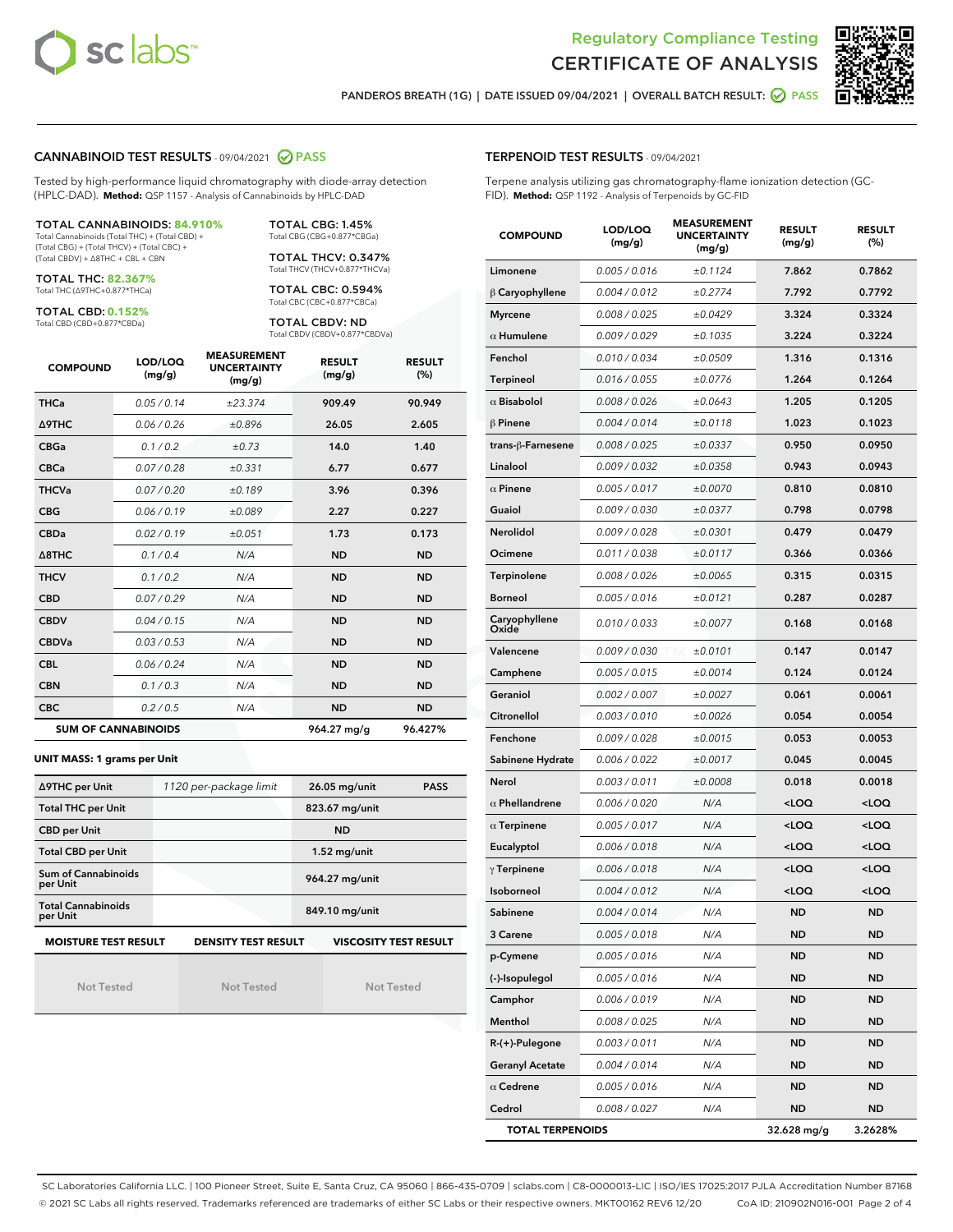



PANDEROS BREATH (1G) | DATE ISSUED 09/04/2021 | OVERALL BATCH RESULT: @ PASS

#### CATEGORY 1 PESTICIDE TEST RESULTS - 09/04/2021 2 PASS

Pesticide and plant growth regulator analysis utilizing high-performance liquid chromatography-mass spectrometry (HPLC-MS) or gas chromatography-mass spectrometry (GC-MS). \*GC-MS utilized where indicated. **Method:** QSP 1212 - Analysis of Pesticides and Mycotoxins by LC-MS or QSP 1213 - Analysis of Pesticides by GC-MS

| <b>COMPOUND</b>             | LOD/LOQ<br>$(\mu g/g)$ | <b>ACTION</b><br>LIMIT<br>$(\mu g/g)$ | <b>MEASUREMENT</b><br><b>UNCERTAINTY</b><br>$(\mu g/g)$ | <b>RESULT</b><br>$(\mu g/g)$ | <b>RESULT</b> |
|-----------------------------|------------------------|---------------------------------------|---------------------------------------------------------|------------------------------|---------------|
| <b>Aldicarb</b>             | 0.03/0.08              | $\ge$ LOD                             | N/A                                                     | <b>ND</b>                    | <b>PASS</b>   |
| Carbofuran                  | 0.02 / 0.05            | $>$ LOD                               | N/A                                                     | <b>ND</b>                    | <b>PASS</b>   |
| Chlordane*                  | 0.03 / 0.08            | $\ge$ LOD                             | N/A                                                     | <b>ND</b>                    | <b>PASS</b>   |
| Chlorfenapyr*               | 0.03/0.10              | $\ge$ LOD                             | N/A                                                     | <b>ND</b>                    | <b>PASS</b>   |
| Chlorpyrifos                | 0.02 / 0.06            | $\ge$ LOD                             | N/A                                                     | <b>ND</b>                    | <b>PASS</b>   |
| Coumaphos                   | 0.02 / 0.07            | $\ge$ LOD                             | N/A                                                     | <b>ND</b>                    | <b>PASS</b>   |
| Daminozide                  | 0.02/0.07              | $>$ LOD                               | N/A                                                     | <b>ND</b>                    | <b>PASS</b>   |
| <b>DDVP</b><br>(Dichlorvos) | 0.03/0.09              | $\geq$ LOD                            | N/A                                                     | <b>ND</b>                    | <b>PASS</b>   |
| <b>Dimethoate</b>           | 0.03 / 0.08            | $\ge$ LOD                             | N/A                                                     | <b>ND</b>                    | <b>PASS</b>   |
| Ethoprop(hos)               | 0.03/0.10              | $\geq$ LOD                            | N/A                                                     | <b>ND</b>                    | <b>PASS</b>   |
| Etofenprox                  | 0.02/0.06              | $>$ LOD                               | N/A                                                     | <b>ND</b>                    | <b>PASS</b>   |
| Fenoxycarb                  | 0.03 / 0.08            | $\geq$ LOD                            | N/A                                                     | <b>ND</b>                    | <b>PASS</b>   |
| Fipronil                    | 0.03/0.08              | $\ge$ LOD                             | N/A                                                     | <b>ND</b>                    | <b>PASS</b>   |
| Imazalil                    | 0.02 / 0.06            | $\ge$ LOD                             | N/A                                                     | <b>ND</b>                    | <b>PASS</b>   |
| Methiocarb                  | 0.02 / 0.07            | $\ge$ LOD                             | N/A                                                     | <b>ND</b>                    | <b>PASS</b>   |
| Methyl<br>parathion         | 0.03/0.10              | $\ge$ LOD                             | N/A                                                     | <b>ND</b>                    | <b>PASS</b>   |
| <b>Mevinphos</b>            | 0.03/0.09              | $>$ LOD                               | N/A                                                     | <b>ND</b>                    | <b>PASS</b>   |
| Paclobutrazol               | 0.02 / 0.05            | $\ge$ LOD                             | N/A                                                     | <b>ND</b>                    | <b>PASS</b>   |
| Propoxur                    | 0.03/0.09              | $\ge$ LOD                             | N/A                                                     | <b>ND</b>                    | <b>PASS</b>   |
| Spiroxamine                 | 0.03 / 0.08            | $\ge$ LOD                             | N/A                                                     | <b>ND</b>                    | <b>PASS</b>   |
| Thiacloprid                 | 0.03/0.10              | $\geq$ LOD                            | N/A                                                     | <b>ND</b>                    | <b>PASS</b>   |
|                             |                        |                                       |                                                         |                              |               |

#### CATEGORY 2 PESTICIDE TEST RESULTS - 09/04/2021 @ PASS

| <b>COMPOUND</b>          | LOD/LOO<br>$(\mu g/g)$ | <b>ACTION</b><br>LIMIT<br>$(\mu g/g)$ | <b>MEASUREMENT</b><br><b>UNCERTAINTY</b><br>$(\mu g/g)$ | <b>RESULT</b><br>$(\mu g/g)$ | <b>RESULT</b> |
|--------------------------|------------------------|---------------------------------------|---------------------------------------------------------|------------------------------|---------------|
| Abamectin                | 0.03/0.10              | 0.1                                   | N/A                                                     | <b>ND</b>                    | <b>PASS</b>   |
| Acephate                 | 0.02/0.07              | 0.1                                   | N/A                                                     | <b>ND</b>                    | <b>PASS</b>   |
| Acequinocyl              | 0.02/0.07              | 0.1                                   | N/A                                                     | <b>ND</b>                    | <b>PASS</b>   |
| Acetamiprid              | 0.02/0.05              | 0.1                                   | N/A                                                     | <b>ND</b>                    | <b>PASS</b>   |
| Azoxystrobin             | 0.02/0.07              | 0.1                                   | N/A                                                     | <b>ND</b>                    | <b>PASS</b>   |
| <b>Bifenazate</b>        | 0.01/0.04              | 0.1                                   | N/A                                                     | <b>ND</b>                    | <b>PASS</b>   |
| <b>Bifenthrin</b>        | 0.02 / 0.05            | 3                                     | N/A                                                     | <b>ND</b>                    | <b>PASS</b>   |
| <b>Boscalid</b>          | 0.03/0.09              | 0.1                                   | N/A                                                     | <b>ND</b>                    | <b>PASS</b>   |
| Captan                   | 0.19/0.57              | 0.7                                   | N/A                                                     | <b>ND</b>                    | <b>PASS</b>   |
| Carbaryl                 | 0.02/0.06              | 0.5                                   | N/A                                                     | <b>ND</b>                    | <b>PASS</b>   |
| Chlorantranilip-<br>role | 0.04/0.12              | 10                                    | N/A                                                     | <b>ND</b>                    | <b>PASS</b>   |
| Clofentezine             | 0.03/0.09              | 0.1                                   | N/A                                                     | <b>ND</b>                    | <b>PASS</b>   |

| <b>CATEGORY 2 PESTICIDE TEST RESULTS</b> - 09/04/2021 continued |  |  |
|-----------------------------------------------------------------|--|--|
|                                                                 |  |  |

| <b>COMPOUND</b>               | LOD/LOQ<br>(µg/g) | <b>ACTION</b><br>LIMIT<br>(µg/g) | <b>MEASUREMENT</b><br><b>UNCERTAINTY</b><br>(µg/g) | <b>RESULT</b><br>(µg/g) | <b>RESULT</b> |
|-------------------------------|-------------------|----------------------------------|----------------------------------------------------|-------------------------|---------------|
| Cyfluthrin                    | 0.12 / 0.38       | $\overline{c}$                   | N/A                                                | <b>ND</b>               | <b>PASS</b>   |
| Cypermethrin                  | 0.11/0.32         | 1                                | N/A                                                | <b>ND</b>               | <b>PASS</b>   |
| <b>Diazinon</b>               | 0.02 / 0.05       | 0.1                              | N/A                                                | <b>ND</b>               | <b>PASS</b>   |
| Dimethomorph                  | 0.03 / 0.09       | 2                                | N/A                                                | <b>ND</b>               | <b>PASS</b>   |
| Etoxazole                     | 0.02 / 0.06       | 0.1                              | N/A                                                | <b>ND</b>               | <b>PASS</b>   |
| Fenhexamid                    | 0.03 / 0.09       | 0.1                              | N/A                                                | <b>ND</b>               | <b>PASS</b>   |
| Fenpyroximate                 | 0.02 / 0.06       | 0.1                              | N/A                                                | <b>ND</b>               | <b>PASS</b>   |
| Flonicamid                    | 0.03 / 0.10       | 0.1                              | N/A                                                | <b>ND</b>               | <b>PASS</b>   |
| Fludioxonil                   | 0.03/0.10         | 0.1                              | N/A                                                | <b>ND</b>               | <b>PASS</b>   |
| Hexythiazox                   | 0.02 / 0.07       | 0.1                              | N/A                                                | <b>ND</b>               | <b>PASS</b>   |
| Imidacloprid                  | 0.04 / 0.11       | 5                                | N/A                                                | <b>ND</b>               | <b>PASS</b>   |
| Kresoxim-methyl               | 0.02 / 0.07       | 0.1                              | N/A                                                | <b>ND</b>               | <b>PASS</b>   |
| Malathion                     | 0.03 / 0.09       | 0.5                              | N/A                                                | <b>ND</b>               | <b>PASS</b>   |
| Metalaxyl                     | 0.02 / 0.07       | $\overline{c}$                   | N/A                                                | <b>ND</b>               | <b>PASS</b>   |
| Methomyl                      | 0.03 / 0.10       | 1                                | N/A                                                | <b>ND</b>               | <b>PASS</b>   |
| Myclobutanil                  | 0.03/0.09         | 0.1                              | N/A                                                | <b>ND</b>               | <b>PASS</b>   |
| Naled                         | 0.02 / 0.07       | 0.1                              | N/A                                                | <b>ND</b>               | <b>PASS</b>   |
| Oxamyl                        | 0.04 / 0.11       | 0.5                              | N/A                                                | <b>ND</b>               | <b>PASS</b>   |
| Pentachloronitro-<br>benzene* | 0.03/0.09         | 0.1                              | N/A                                                | <b>ND</b>               | <b>PASS</b>   |
| Permethrin                    | 0.04 / 0.12       | 0.5                              | N/A                                                | <b>ND</b>               | <b>PASS</b>   |
| Phosmet                       | 0.03 / 0.10       | 0.1                              | N/A                                                | <b>ND</b>               | <b>PASS</b>   |
| Piperonylbu-<br>toxide        | 0.02 / 0.07       | 3                                | N/A                                                | <b>ND</b>               | <b>PASS</b>   |
| Prallethrin                   | 0.03 / 0.08       | 0.1                              | N/A                                                | <b>ND</b>               | <b>PASS</b>   |
| Propiconazole                 | 0.02 / 0.07       | 0.1                              | N/A                                                | <b>ND</b>               | <b>PASS</b>   |
| Pyrethrins                    | 0.04 / 0.12       | 0.5                              | N/A                                                | <b>ND</b>               | <b>PASS</b>   |
| Pyridaben                     | 0.02 / 0.07       | 0.1                              | N/A                                                | <b>ND</b>               | <b>PASS</b>   |
| Spinetoram                    | 0.02 / 0.07       | 0.1                              | N/A                                                | <b>ND</b>               | <b>PASS</b>   |
| Spinosad                      | 0.02 / 0.07       | 0.1                              | N/A                                                | <b>ND</b>               | <b>PASS</b>   |
| Spiromesifen                  | 0.02 / 0.05       | 0.1                              | N/A                                                | <b>ND</b>               | <b>PASS</b>   |
| Spirotetramat                 | 0.02 / 0.06       | 0.1                              | N/A                                                | <b>ND</b>               | <b>PASS</b>   |
| Tebuconazole                  | 0.02 / 0.07       | 0.1                              | N/A                                                | <b>ND</b>               | <b>PASS</b>   |
| Thiamethoxam                  | 0.03 / 0.10       | 5                                | N/A                                                | <b>ND</b>               | <b>PASS</b>   |
| Trifloxystrobin               | 0.03 / 0.08       | 0.1                              | N/A                                                | <b>ND</b>               | <b>PASS</b>   |

SC Laboratories California LLC. | 100 Pioneer Street, Suite E, Santa Cruz, CA 95060 | 866-435-0709 | sclabs.com | C8-0000013-LIC | ISO/IES 17025:2017 PJLA Accreditation Number 87168 © 2021 SC Labs all rights reserved. Trademarks referenced are trademarks of either SC Labs or their respective owners. MKT00162 REV6 12/20 CoA ID: 210902N016-001 Page 3 of 4